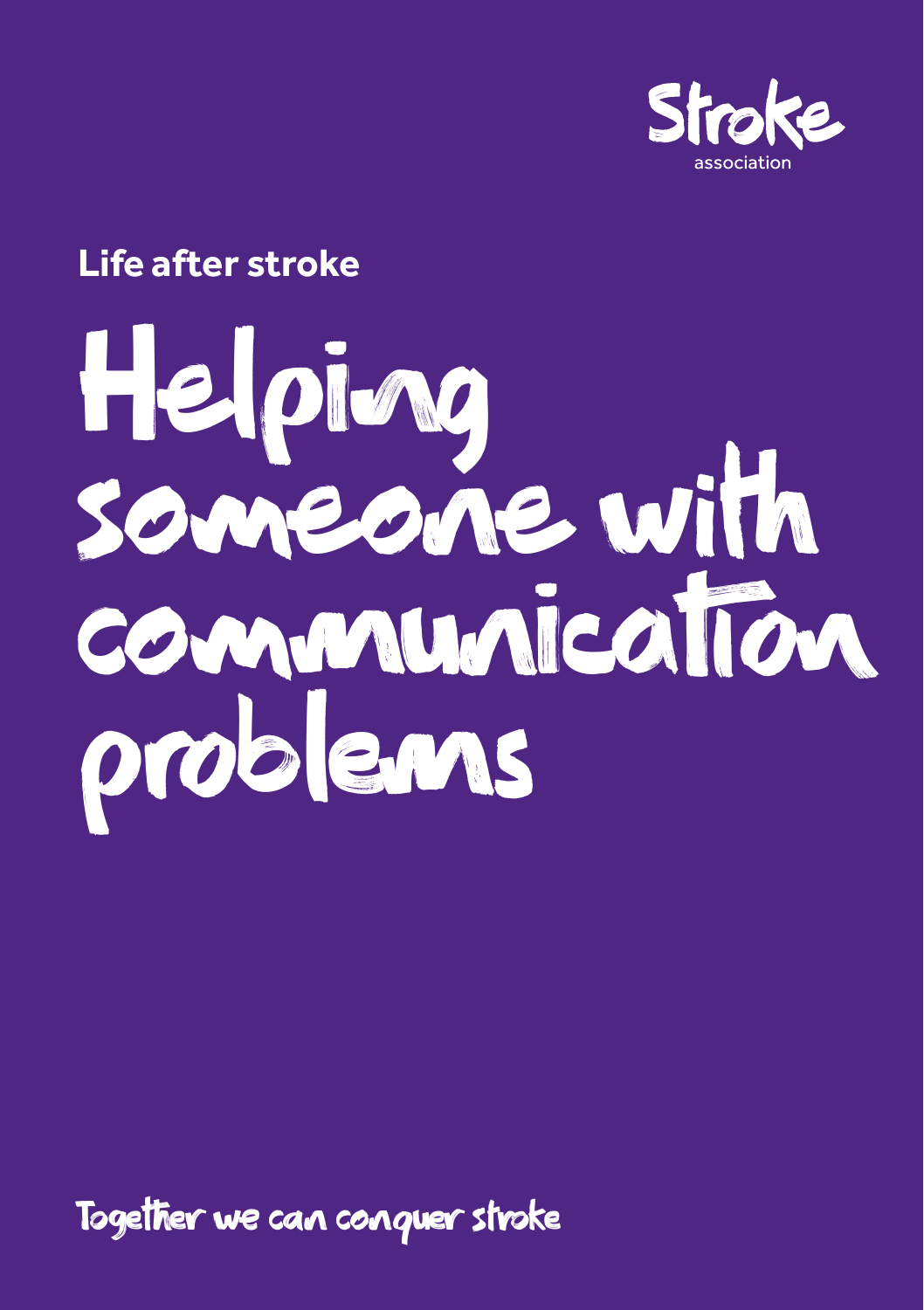**Around one third of people who have a stroke have problems with speaking and understanding what other people say.**

> In this booklet we explain how a stroke can affect someone's communication and what you can do to help them.

It's aimed at the friends and family members of someone who has had a stroke, but it may also be useful for stroke survivors too.

We have information on all aspects of stroke.

If you have a question that is not answered in this booklet, visit **[stroke.org.uk](http://stroke.org.uk)** or call our Stroke Helpline on **0303 3033 100**



If you want more information on this topic, take a look at our *Complete guide to communication problems after stroke*. Go to **[stroke.org.uk/](http://stroke.org.uk/publications) [publications](http://stroke.org.uk/publications)** to find it.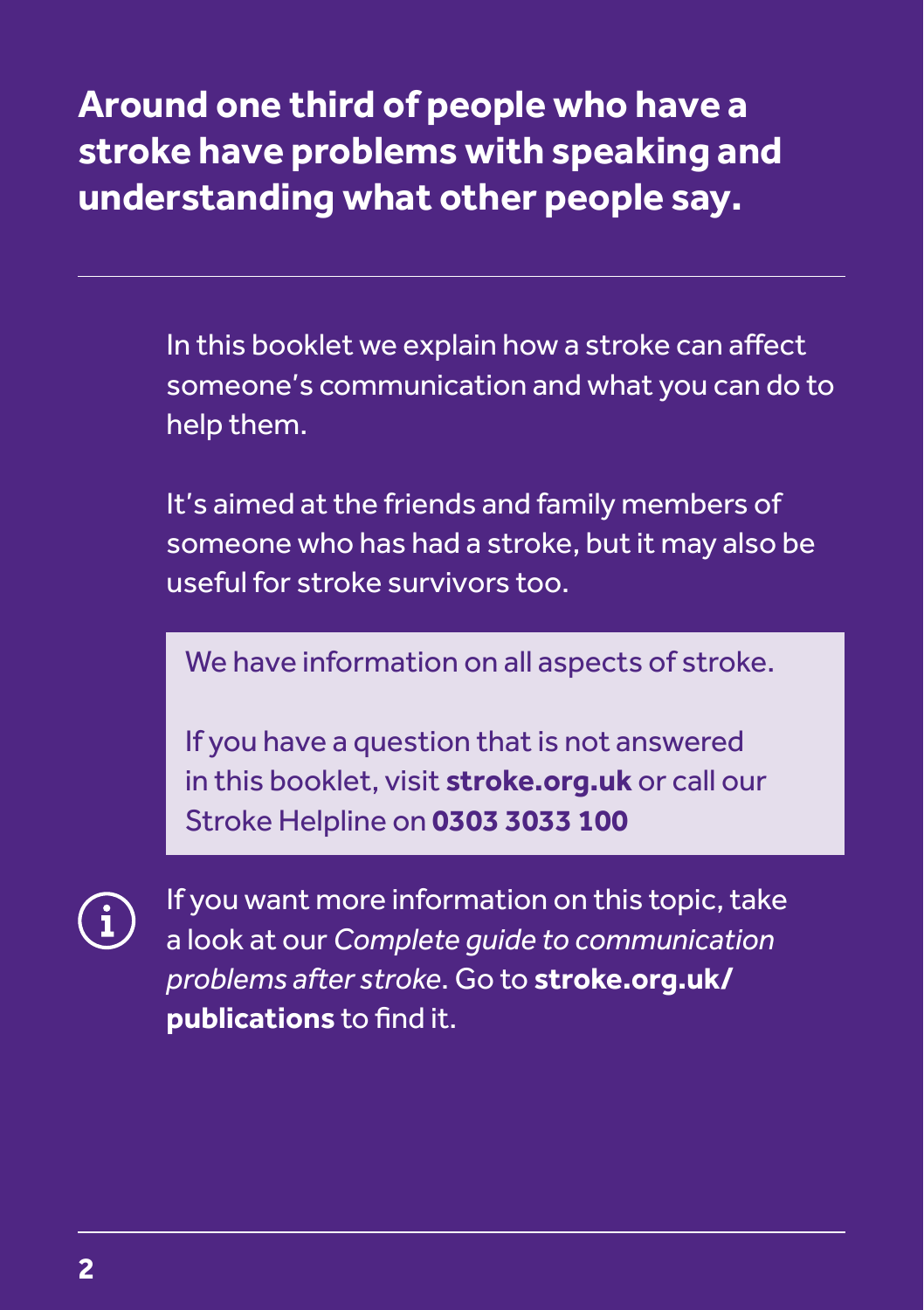#### **What's in this booklet?**

| Why can't my friend or family member                                                                                                                        |        |                                 |    |
|-------------------------------------------------------------------------------------------------------------------------------------------------------------|--------|---------------------------------|----|
| Will it get better?<br>How can I help?<br>A guide to good conversations 9<br>More tips for family and friends 13<br>Where can I get help and support?<br>16 | 6<br>8 |                                 |    |
|                                                                                                                                                             |        | Some terms you may have heard 1 | 18 |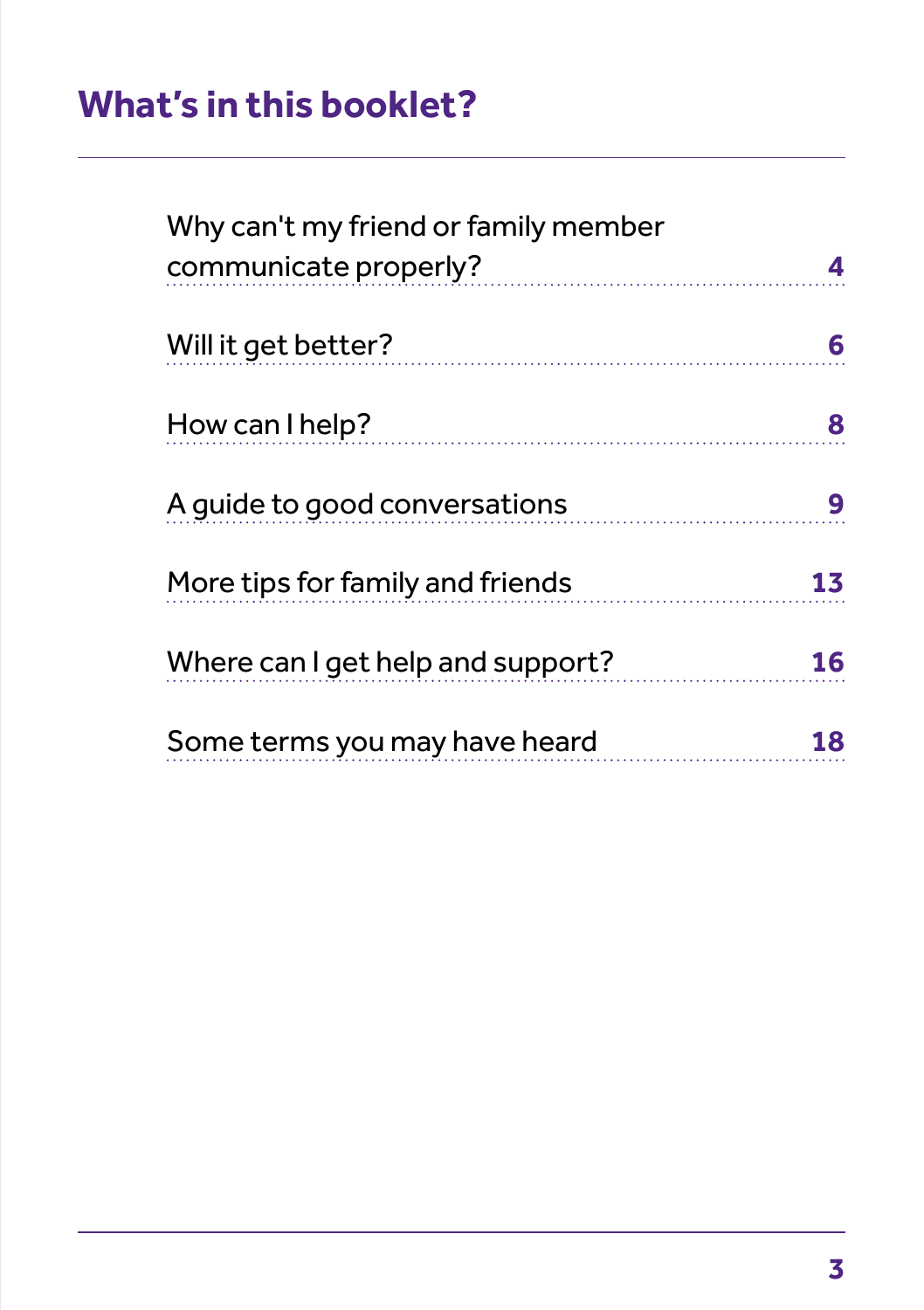#### **Why can't my friend or family member communicate properly?**

Problems with communication happen because a **stroke damages your brain**.

When we communicate our brain has to complete a series of tasks. When someone asks you a question, for example, your brain has to understand what you are being asked, decide on your answer and put the words together, before you can give them a reply.

Different parts of our brain are responsible for each of these tasks. If one of these parts is damaged by a stroke, it can cause problems with speaking or understanding what someone has said to you.

Communication isn't just about speaking. A stroke can also cause problems with reading and writing.



Communication problems do not affect your intelligence.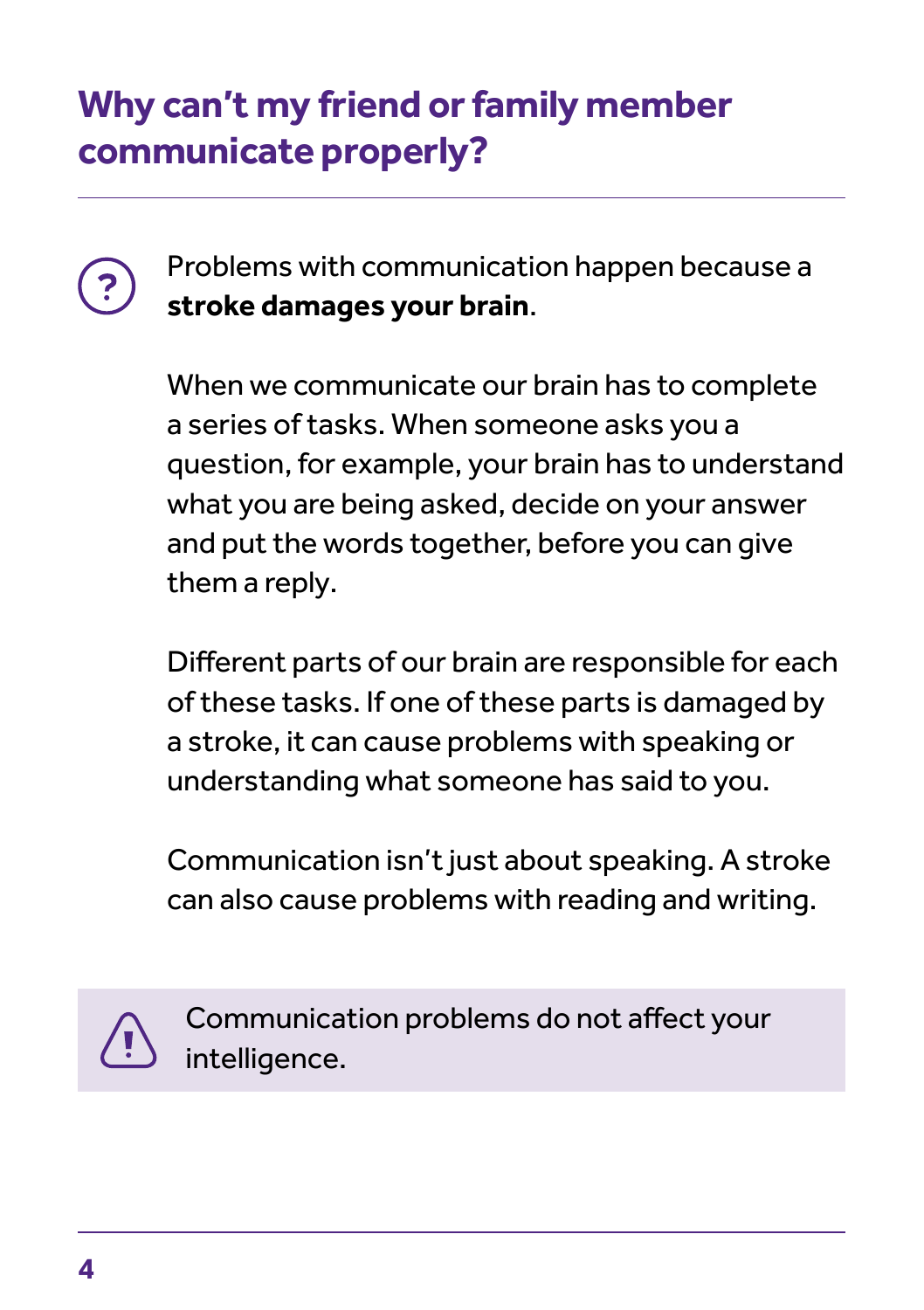

#### **What happens when we're asked a question**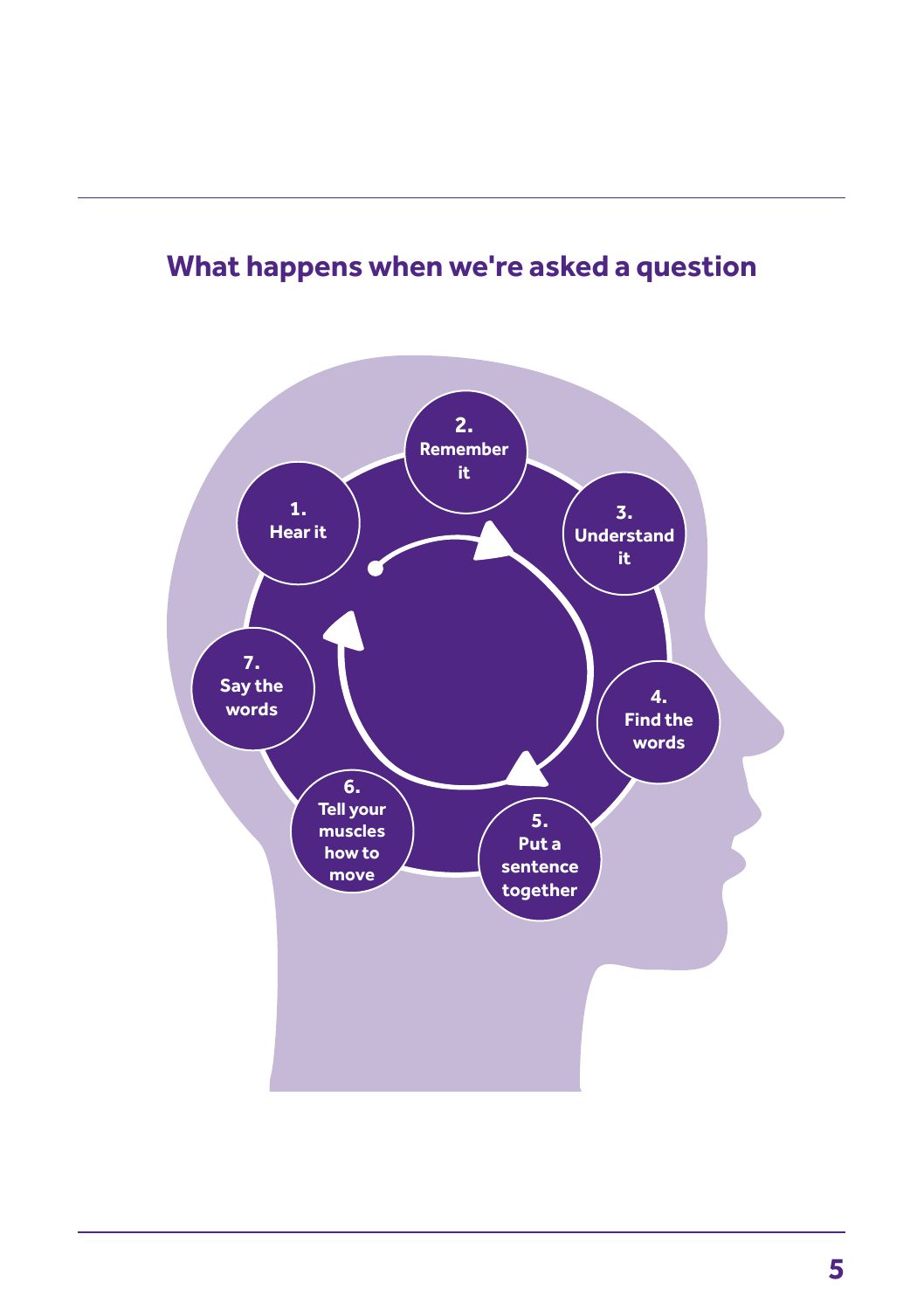#### <span id="page-5-0"></span>**Will it get better?**



Most communication problems do improve. However, it's very **difficult to predict** how much they'll improve or how long it will take, as it's different for everyone.

Problems tend to improve quite quickly within the **first three to six months**, but people continue to recover for months and even years after this.

While some improvement will happen naturally, people are likely to make a much better recovery if they have **speech and language therapy** and practise communicating as much as they can.

For most people, getting better is about returning to the way they were before they had a stroke. Unfortunately, this isn't always possible. But even if someone doesn't recover their speech completely, there are many ways to communicate that don't rely on speaking.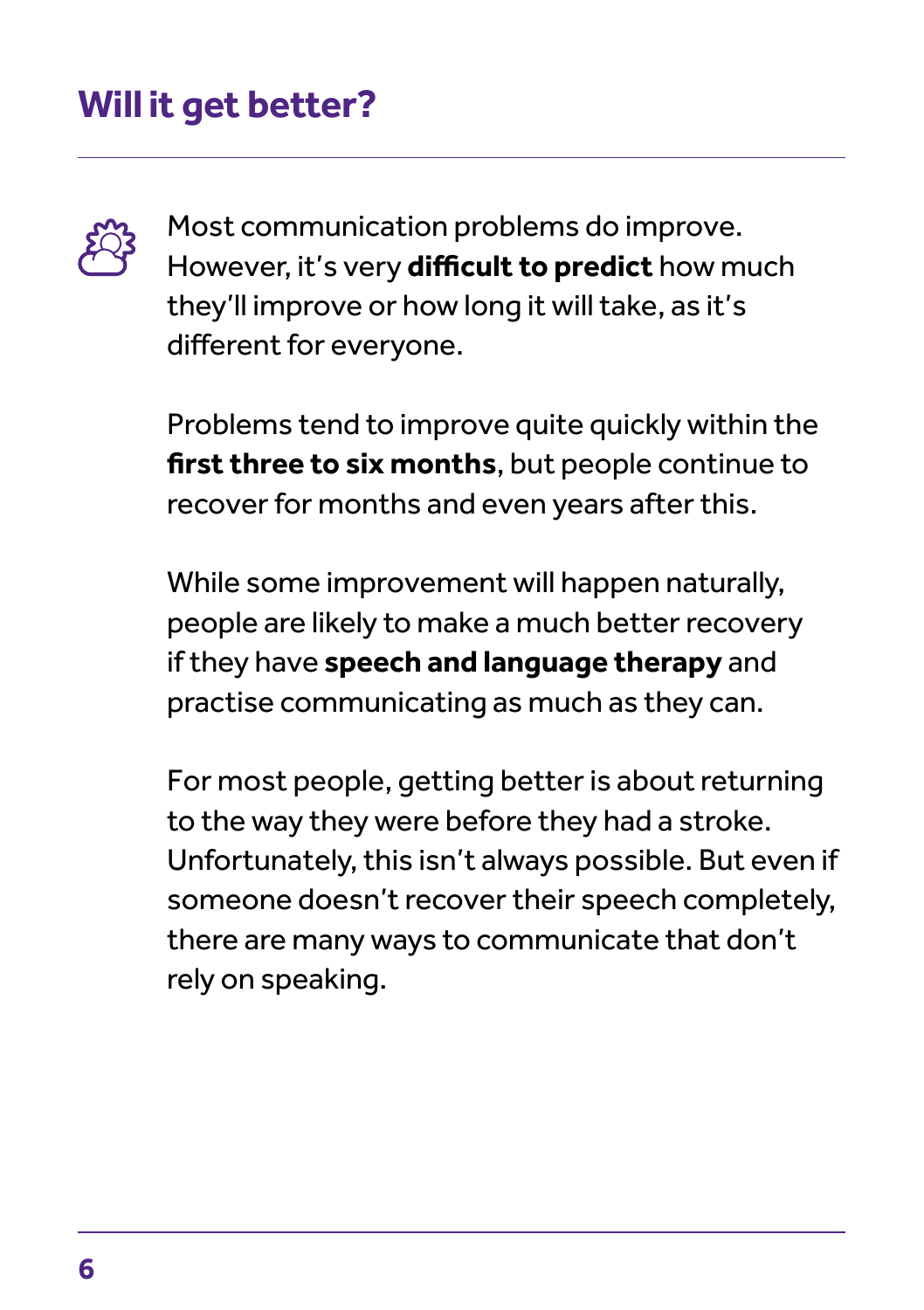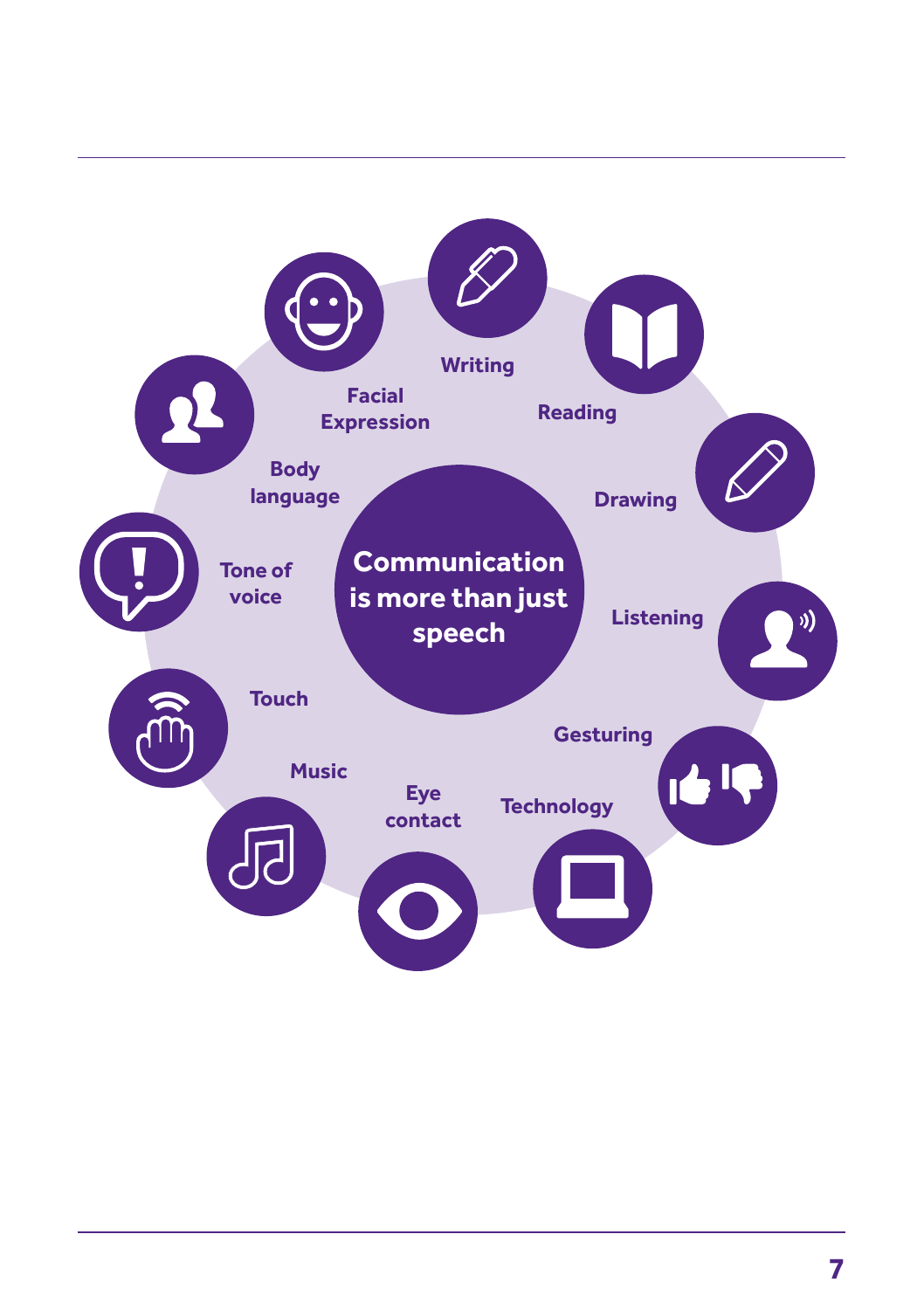#### <span id="page-7-0"></span>**How can I help?**

1

It can be hard to know how to help someone when they're finding speaking difficult. So here are some tips to help you.

#### **Practise, practise, practise**

If your friend or family member is learning new ways to communicate, then you need to as well. So practise with them as much as you can.

**Go along to their speech and language therapy sessions** if you're able to, or ask their speech and language therapist to send you information.

The more your friend or family member practises their communication, the more progress they'll make. There will always be exercises from their therapy sessions to do at home, so do them together and **take every opportunity you can to practise** having conversations.

Our **guide to good conversations** over the next few pages will help you.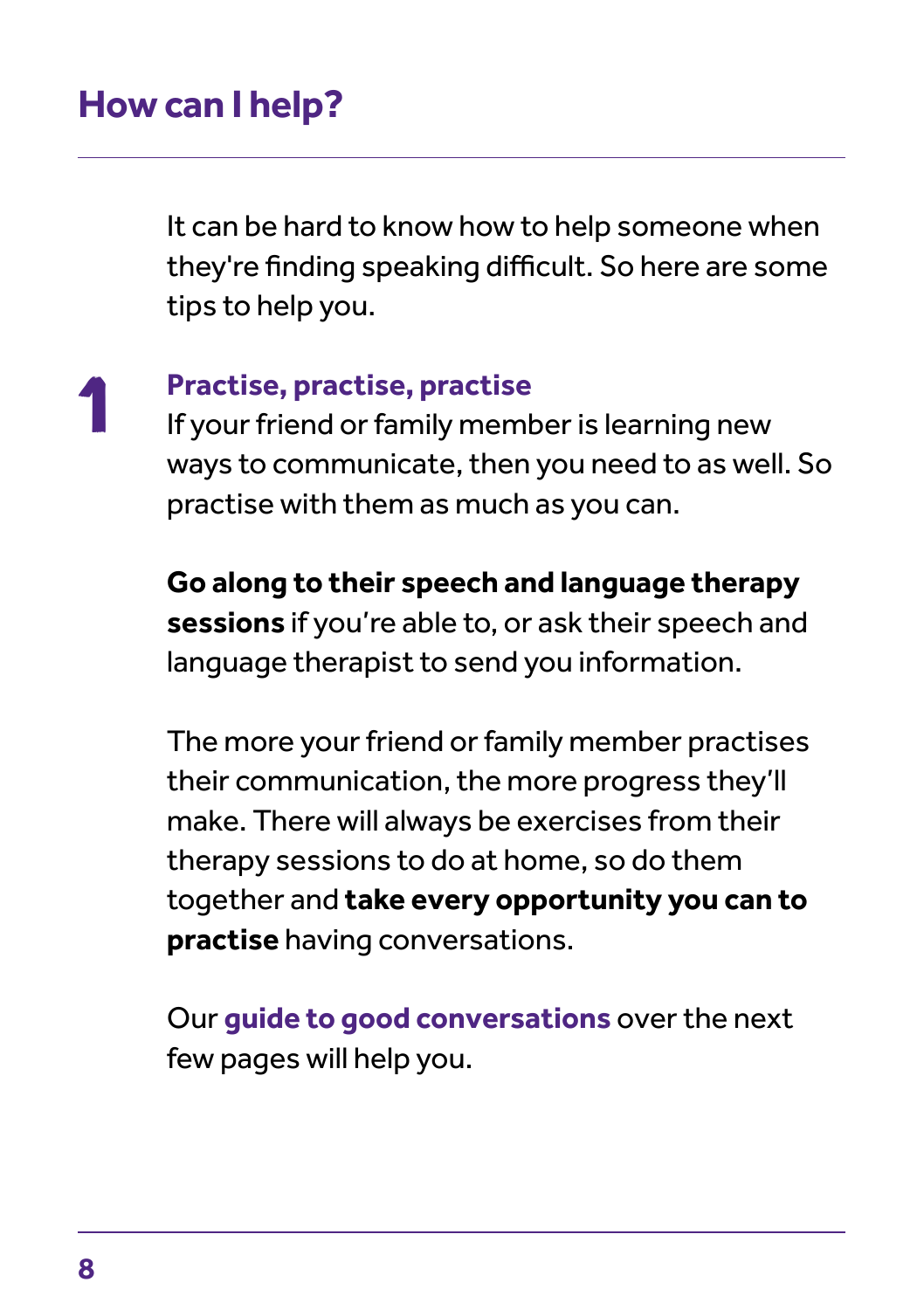<span id="page-8-0"></span>When you're talking to someone, it's up to both of you to make sure the conversation is a good one.

This doesn't change if the person you're talking to has communication problems. It may make your conversation a bit more difficult, but it can still be just as good. Here are our tips to help you.

#### **Before you start**

**• Make time**

Remove distractions and make sure you're not under any other pressures, so you can give each other your full attention.

#### **• Focus on what you're doing**

Look as if you're ready to talk, sit close to or opposite each other and make eye contact.

#### **• Don't worry**

Conversations are about sharing and understanding each other, so it doesn't matter how you do it or how long it takes. Be ready to make mistakes – you just have to keep trying.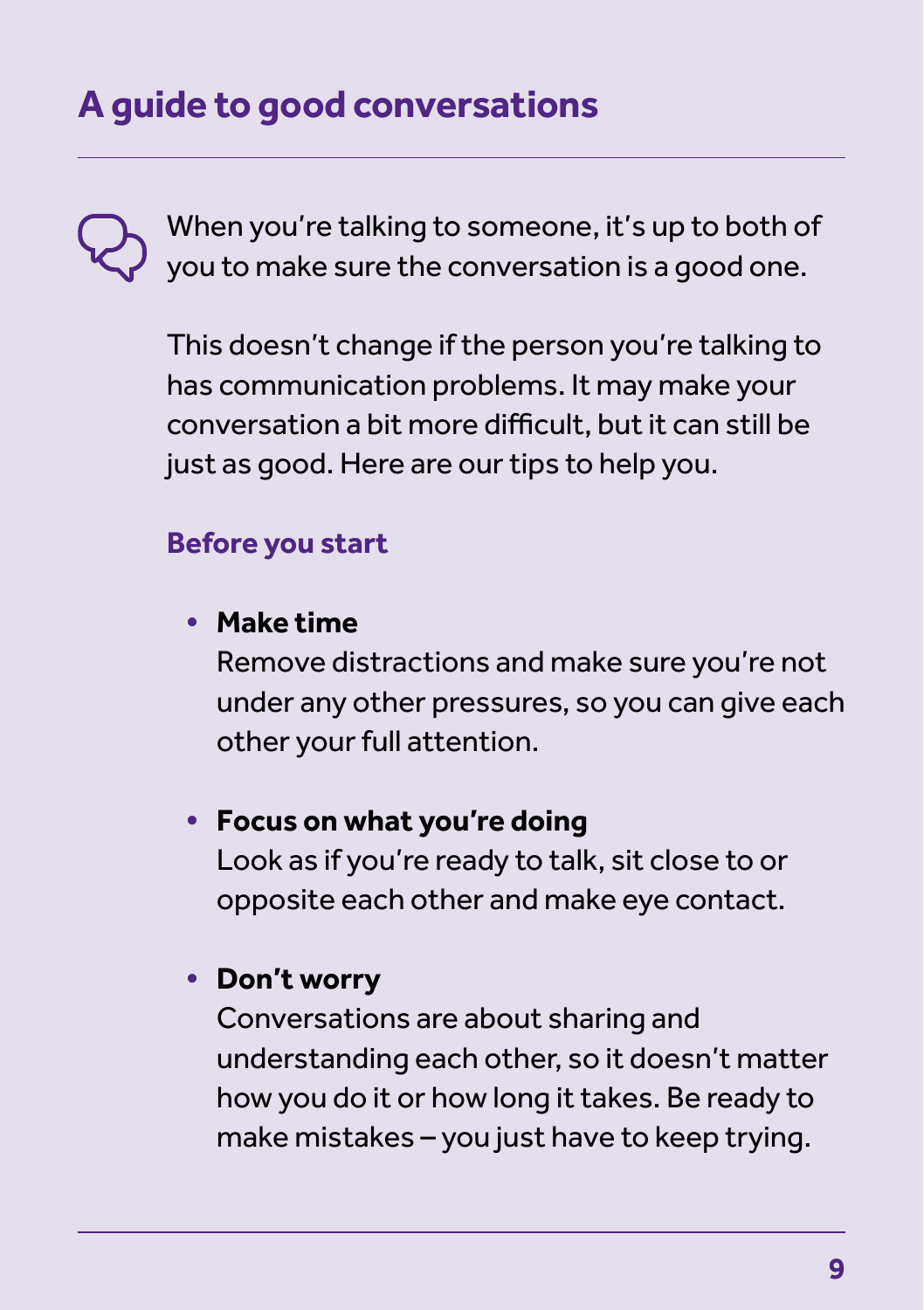#### **Do**

- **Keep it simple**  use short sentences and ask  $\mathbf{z}$ one question at a time.
- **Say when you don't understand** it's not a problem, they may just need to try it again.
- **Stick to one topic at a time** and make sure you  $\boldsymbol{\mathcal{U}}$ both know when you've moved on to another.
- Use whatever vou can point to things, make gestures, write, draw, hum or sing.
- $\boldsymbol{\mathcal{U}}$ **Talk naturally** about things that you're both interested in.
- **Listen** good communication is as much about  $\boldsymbol{\mathcal{U}}$ listening as it is talking.

#### **To be a good listener you need to:**

- **•** give time and attention
- **•** try not to interrupt
- **•** allow silences
- **•** ask questions
- **•** check that you've understood.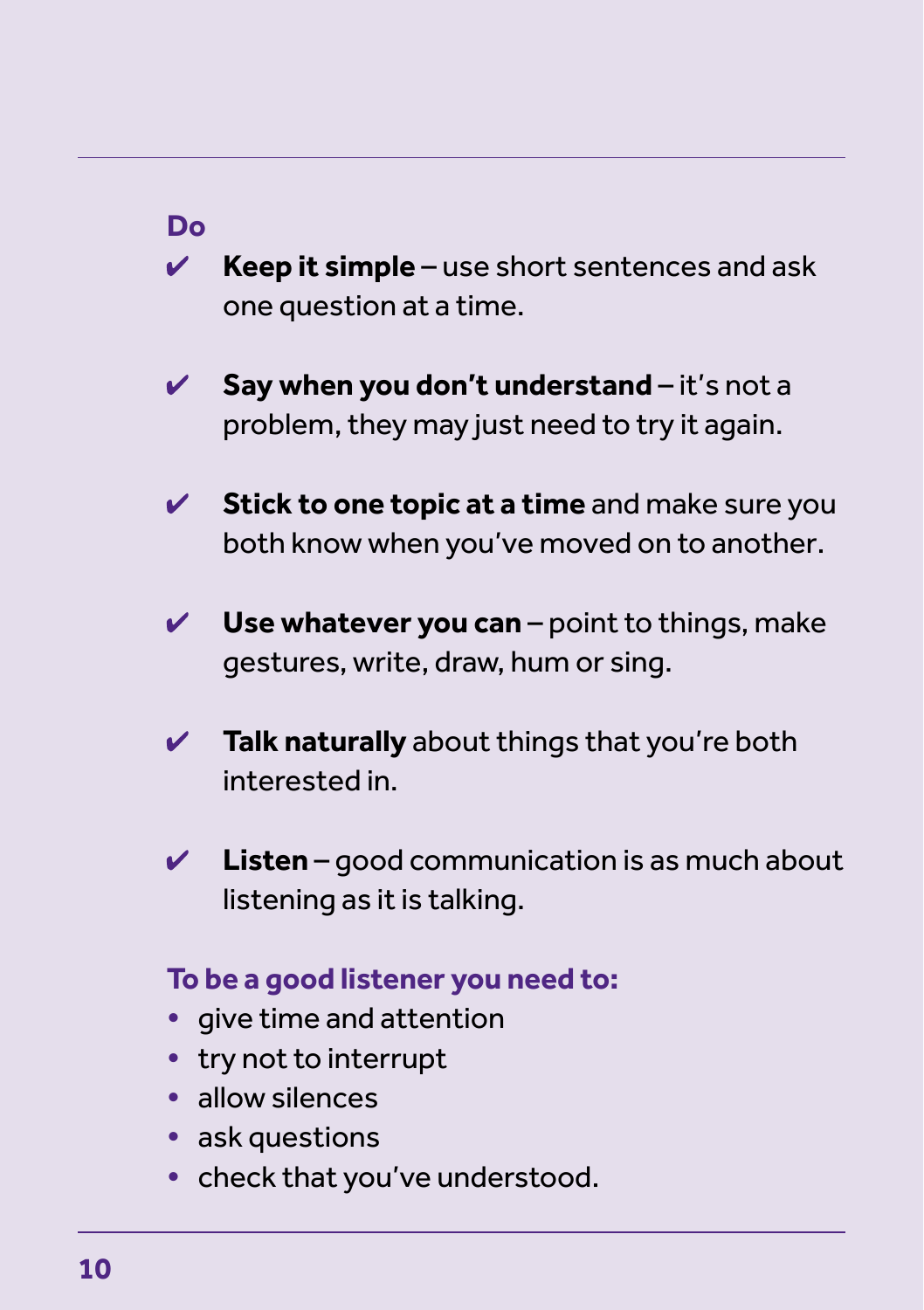#### **Don't**

**Rush** – give each other time to understand and **Y** respond.



**Finish sentences or guess** what the other person is trying to say – it's extremely frustrating. Just give them the time they need to get there themselves.



**Ask questions you already know the answers to** – it's a conversation not a test



**Pretend to understand** what they've told you or assume that you have – always check.



**Forget you're talking to an adult** who has problems with their communication, not their intelligence.

#### **Five rules for good conversations**

- 1. Show respect
- 2. Give each other time
- 3. Listen
- 4. Be positive
- 5. Never assume.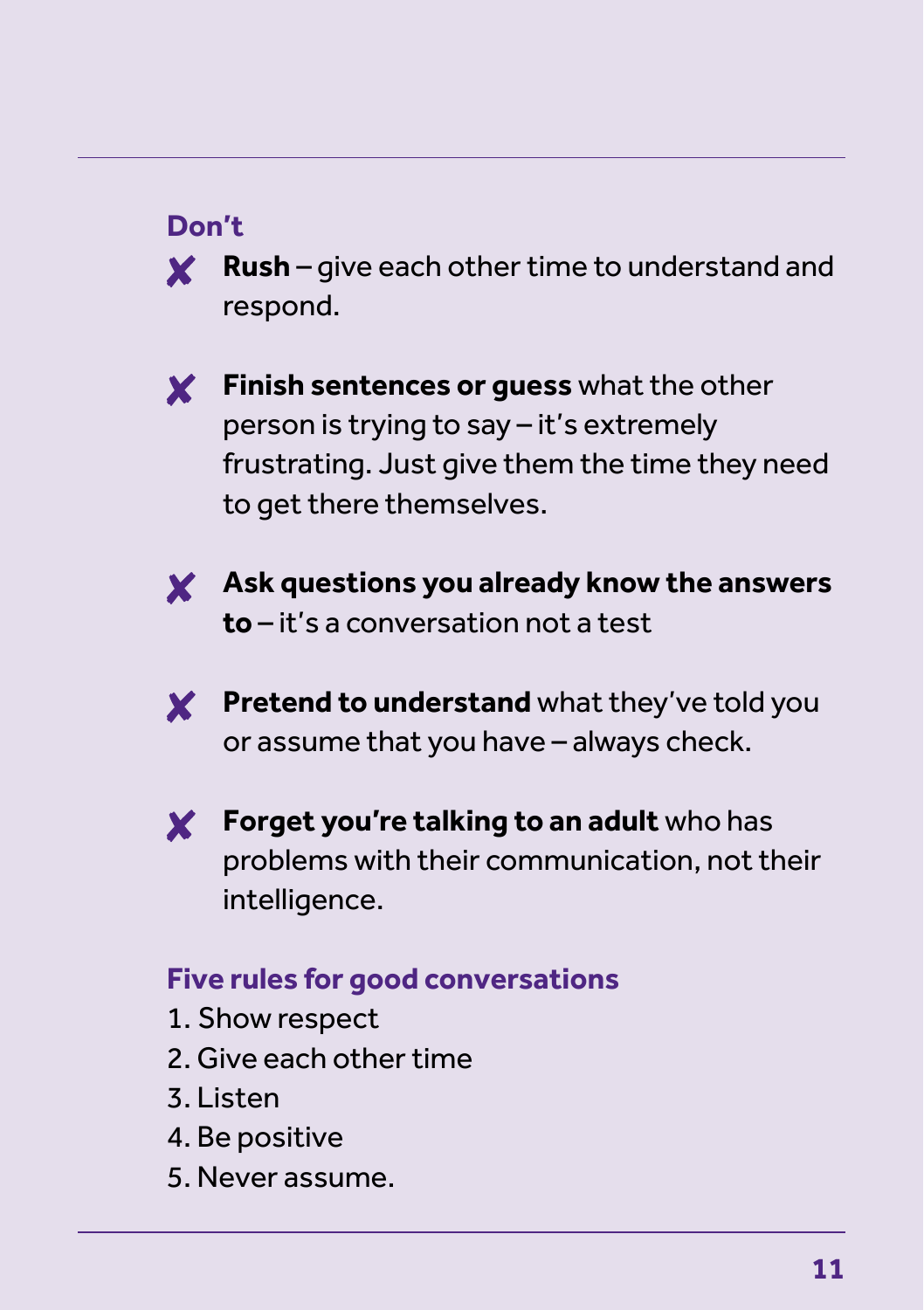#### **Some other things to think about:**

- **• Check yes/no responses**. Sometimes people with communication problems say yes or no when it's not what they mean. So check with a simple thumbs up or down, or draw a tick and a cross on a piece of paper and ask them to point.
- **• Write down key words**. Even if they can't read very well, many people can still recognise single words. So writing down key words as you go along can help you if you get stuck.
- **•** If they are struggling to think of a word, then **ask them to spell it**, write it down, or point to what it begins with on an alphabet chart.
- **•** Think about other **things that could help your conversation**. Do you have pictures from the holiday you're talking about, which you could look at while you chat? Or why not sit down with a photo album or a newspaper, or perhaps a book on a topic that interests one of you, and talk about that together?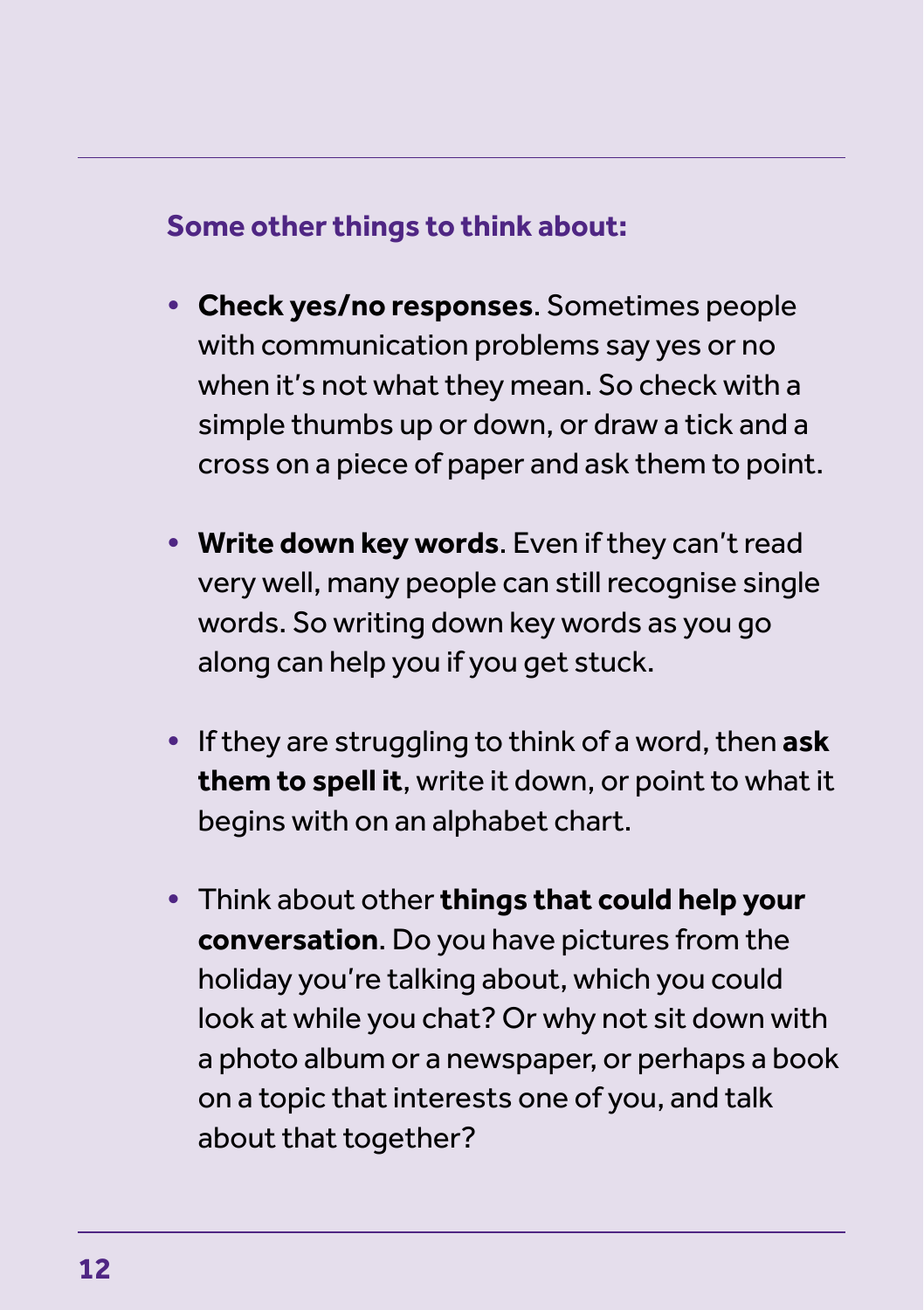#### <span id="page-12-0"></span>**More tips for family and friends**

### 2

#### **Be patient**

It can be distressing when someone you love can't understand what you tell them or if you can't understand them. All relationships rely on communication so it can be very hard when it suddenly becomes difficult.

But you need to remember that **things will get better with time**. Even if your friend or family member never completely recovers their ability to speak, you'll find other ways to get across what you want to say to each other and it won't have to stop them from doing what they want to do.

It will take time and it won't always be easy, so make sure you both get the support you need.

#### "Physically and mentally and verbally, you need to just practise and practise and practise."

**John**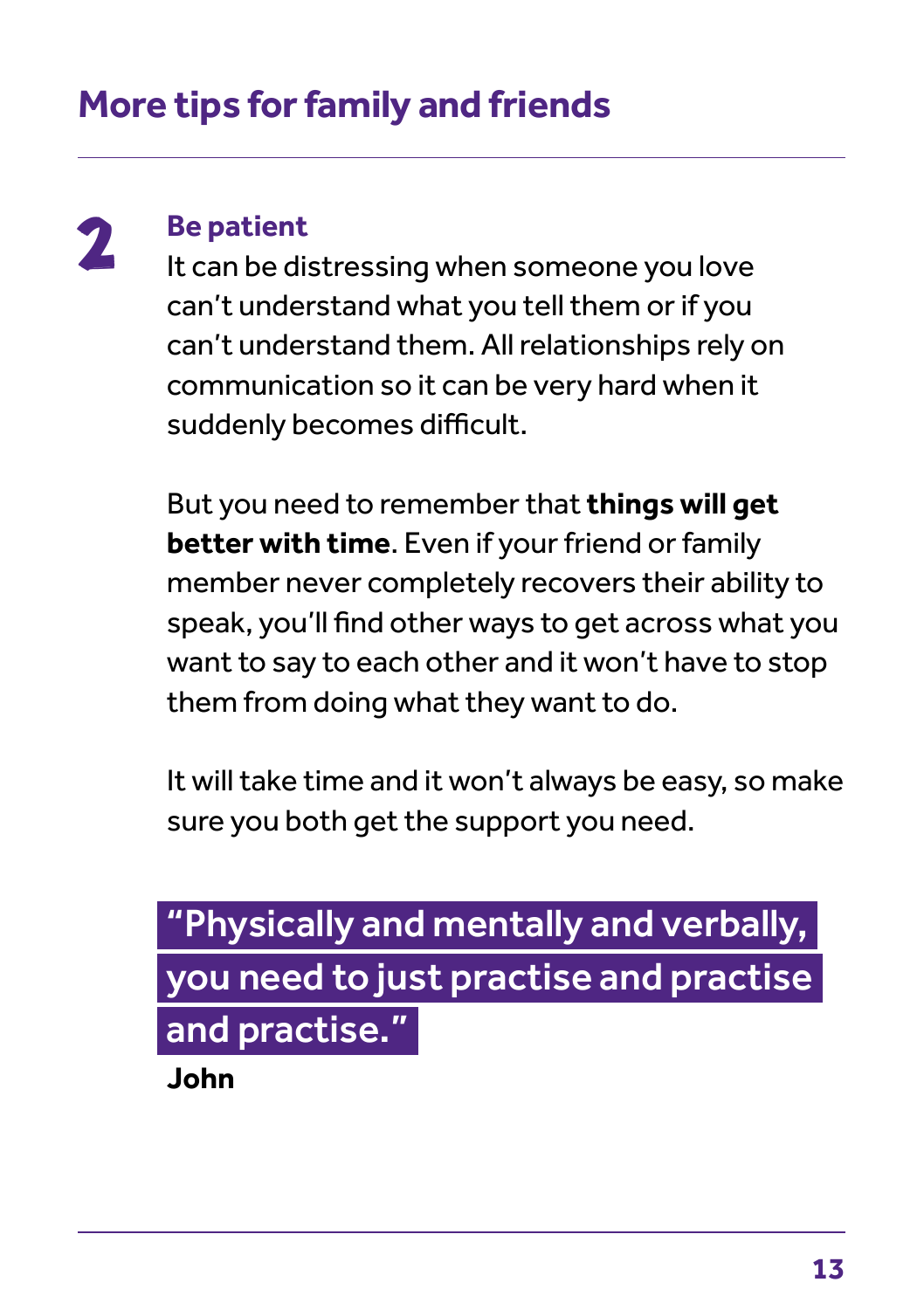## 3

#### **Keep talking**

Many people with communication problems say they feel invisible. So make sure your friend or family member is **still included in conversations** – whether it's an argument, an important decision or simply a chat about the weather.

You may avoid talking to your friend or family member because you think it will make them tired or embarrassed or frustrated. But equally they might think it's because you're not interested in knowing what they have to say. Plus the more they practise the more they'll improve. So keep talking.



#### **Encourage them**

Your friend or family member is probably going to be more reliant on you than before. But it won't help if you do everything for them. So as their communication begins to improve, **encourage them to do things on their own**. You may have to give them a gentle push to try something for the first time, but remind them that you're there to help if they run into trouble.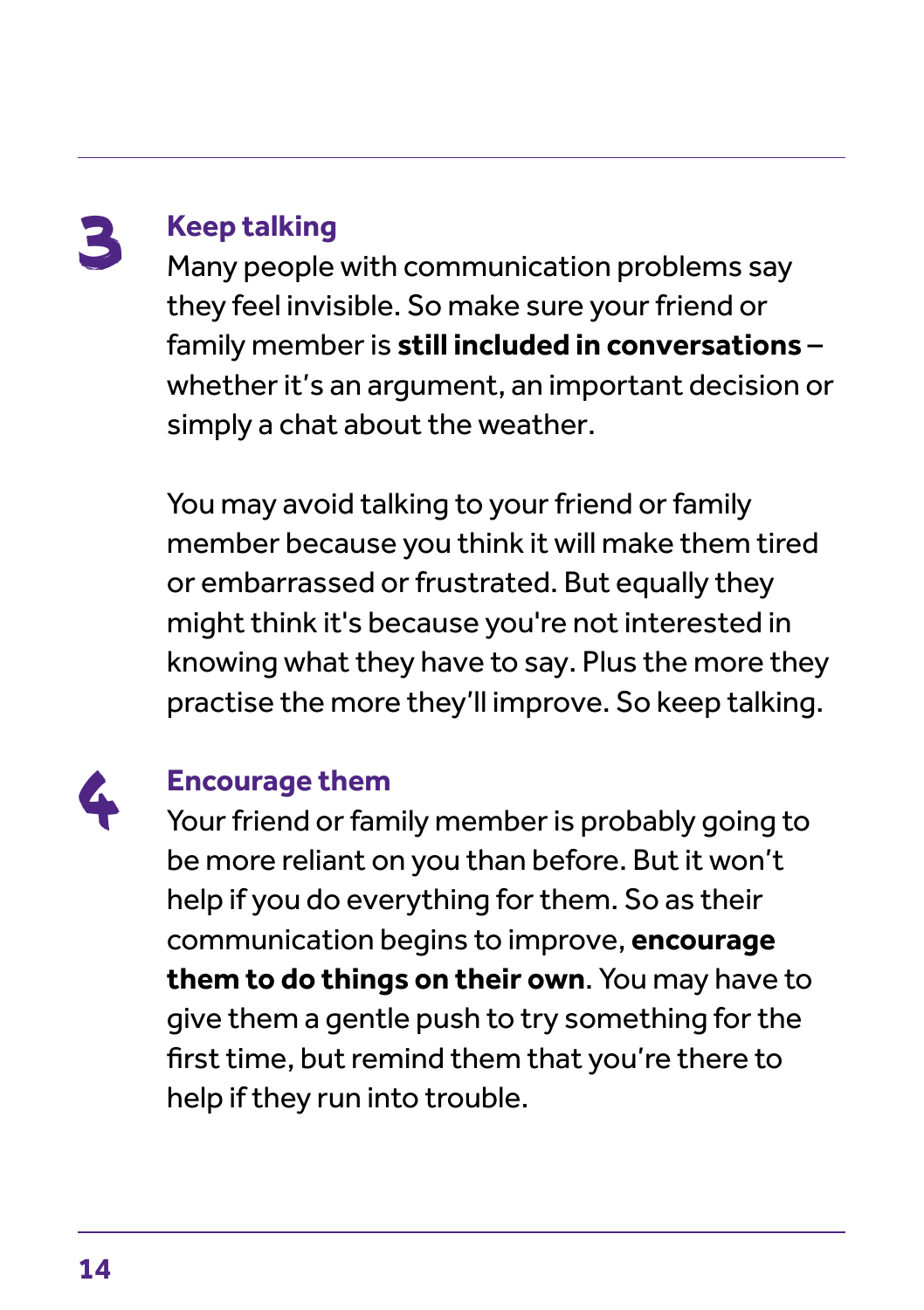## 5

#### **Make time**

People can start to feel very lonely when they're not able to talk or go out in the same way they used to. So simply spending some time with your friend or family member can really help. Make an effort to talk to them about how they are coping. Although it may be difficult, you'll find a way to do it.

It can also help to **spend time not talking**, to give them a break. Find something you can do together that doesn't require much talking, like cooking a meal, going for a walk or playing a game.

"My husband's biggest problem after his stroke was lack of confidence. He still prefers me to answer the phone. But if I take the calls I'm doing him no favours."

**Marie**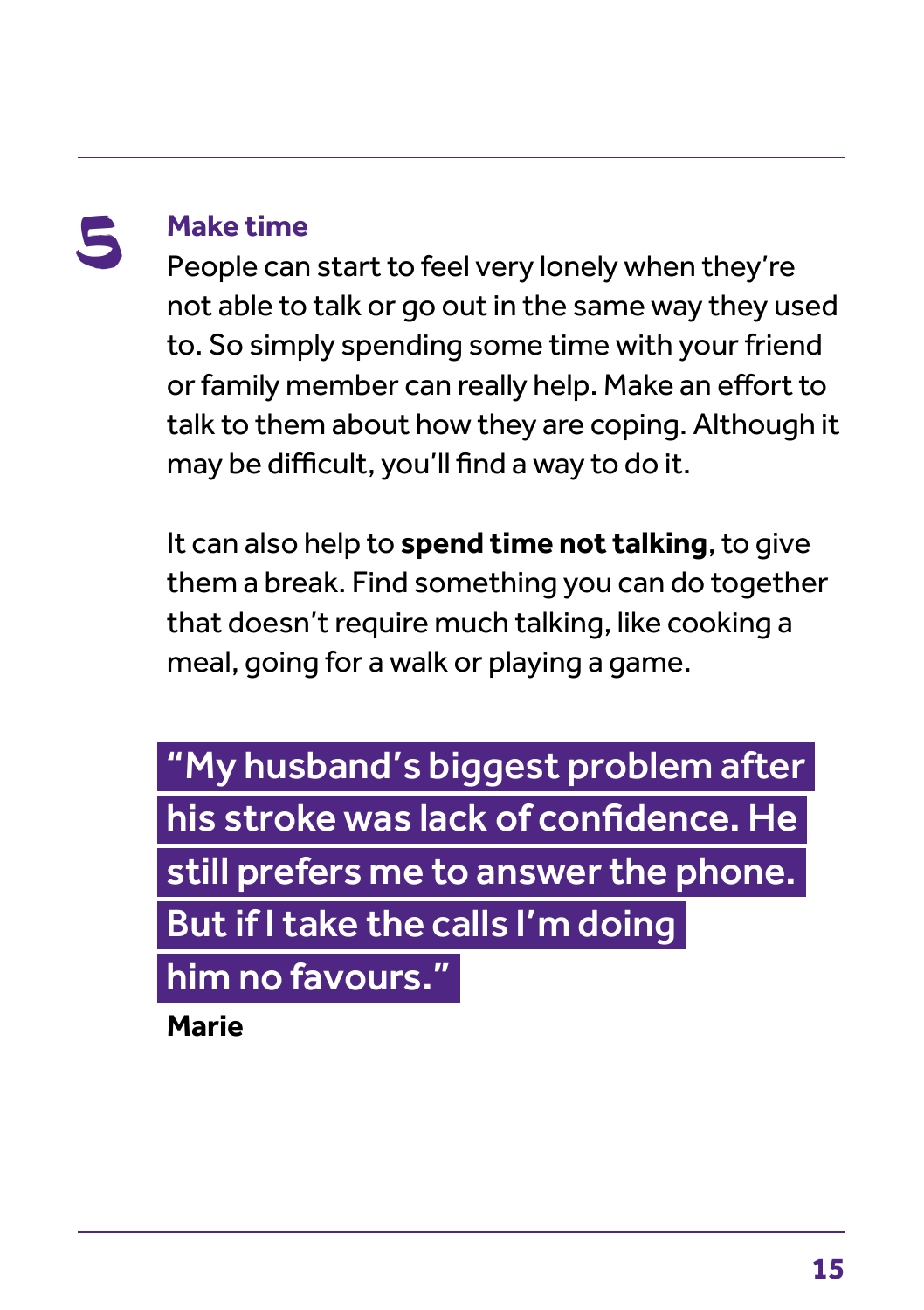<span id="page-15-0"></span>Your friend or family member's **speech and language therapist** will be able to give you advice about the best way for you to support them.

#### **How we can help**



Our **Stroke Helpline** can give you information and support on any issue you or your family may be facing after stroke. Whatever the problem, we're here to help.



We have **coordinators** in some areas of the UK, who can give you and your family information, practical advice and emotional support. We also run **stroke groups** across the UK. Even if we don't run one in your area, we can tell you about others that do.

We also have **communication support coordinators** in a lot of areas. They run groups for stroke survivors to practise their communication and can also work with people one-to-one.

To find out how we can help, just get in touch:

- **•** call our Stroke Helpline on **0303 3033 100**
- **•** email **info@stroke.org.uk**
- **•** visit **[stroke.org.uk](http://stroke.org.uk)**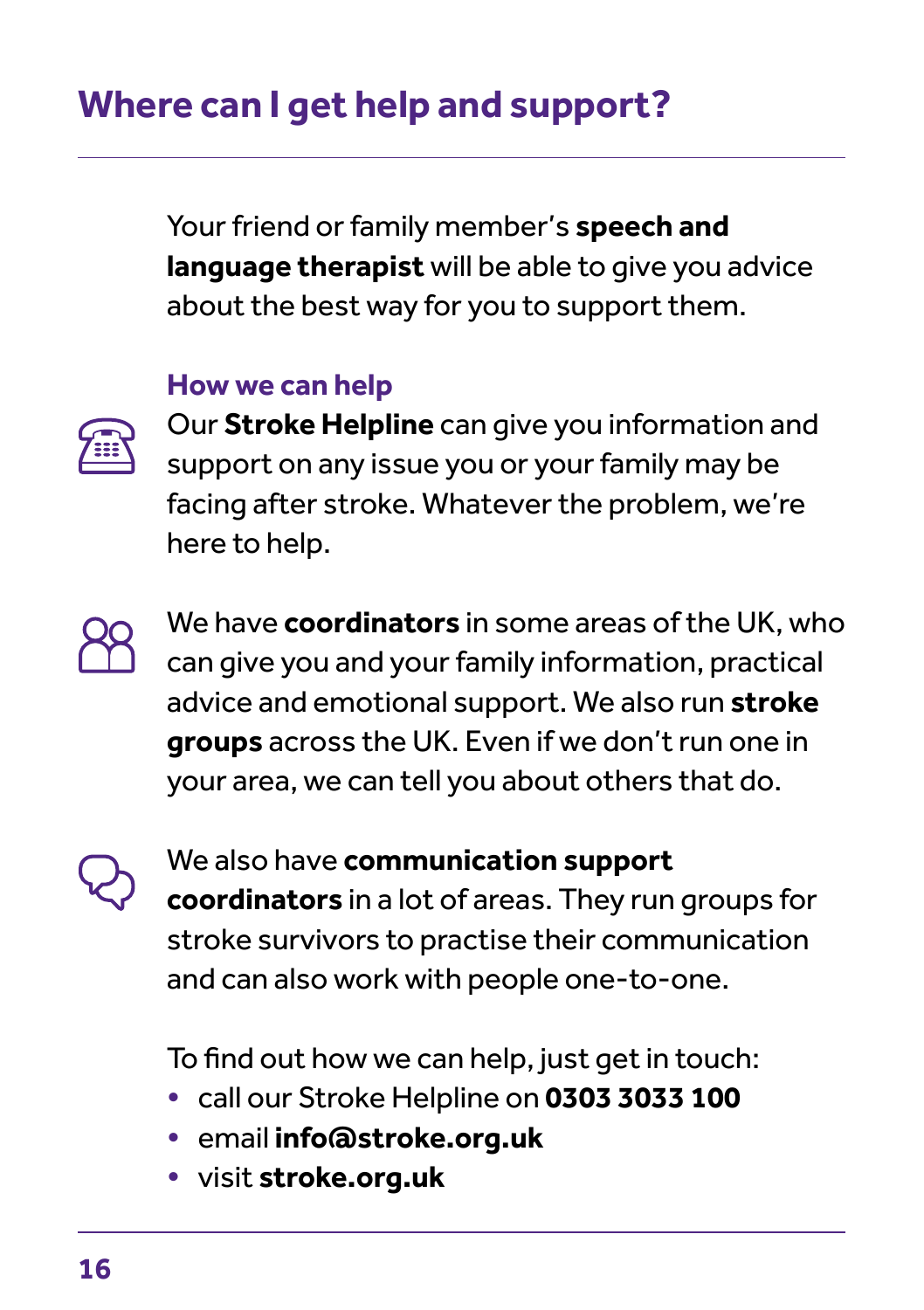The following organisations can provide information, advice and support. If you'd like to know about others in your area, contact our Stroke Helpline.

**Connect** is a charity for people who have problems with speaking and understanding what people say. This is known as aphasia. **Website:** [www.ukconnect.org](http://www.ukconnect.org) **Tel:** 020 7367 0840 **Email:** [info@ukconnect.org](mailto:info%40ukconnect.org%20?subject=) 

**Chest Heart and Stroke Scotland** offer communication support to people in Scotland, including groups and one-to-one support. **Website:** [www.chss.org.uk](http://www.chss.org.uk) **Advice Line:** 0808 801 0899 **Email:** [adviceline@chss.org.uk](mailto:adviceline%40chss.org.uk?subject=) 

**Communication Matters** has information about methods of communication you can use instead of writing or speaking. **Website:** [www.communicationmatters.org.uk](http://www.communicationmatters.org.uk) **Tel:** 0845 456 8211

**Email:** [admin@communicationmatters.org.uk](mailto:admin%40communicationmatters.org.uk?subject=)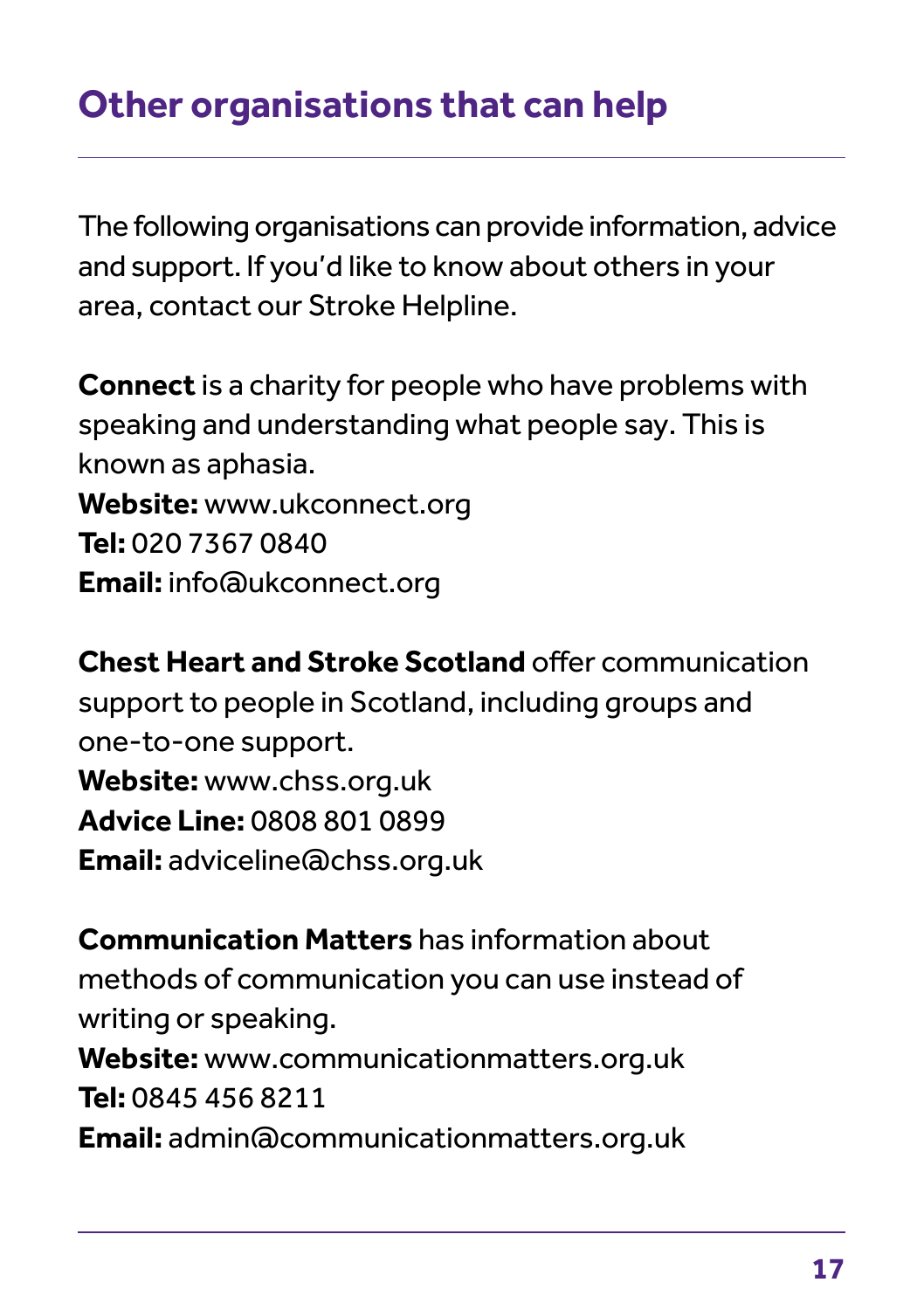#### <span id="page-17-0"></span>**Some terms you may have heard**

Here's a guide to some of the technical words you may hear people use:

**Aphasia** is when you have problems with speaking and understanding what other people say. Around a third of stroke survivors have it. It's sometimes called dysphasia. Most people who have aphasia also have problems with reading and writing.

**Apraxia of speech** happens when you can't move the muscles in your face, mouth and throat in the right order when you're speaking. This can make it difficult for other people to understand what you're saying. This is sometimes called dyspraxia.

**Dysarthria** happens when you can't control the muscles in your face, mouth and throat in the way you need to when you're speaking. This can mean that the way you speak isn't very clear and your speech may seem slurred or slow.

**SALT** is short for **speech and language therapist**. This is someone who works with people to improve their ability to communicate. They also work with people who have swallowing problems.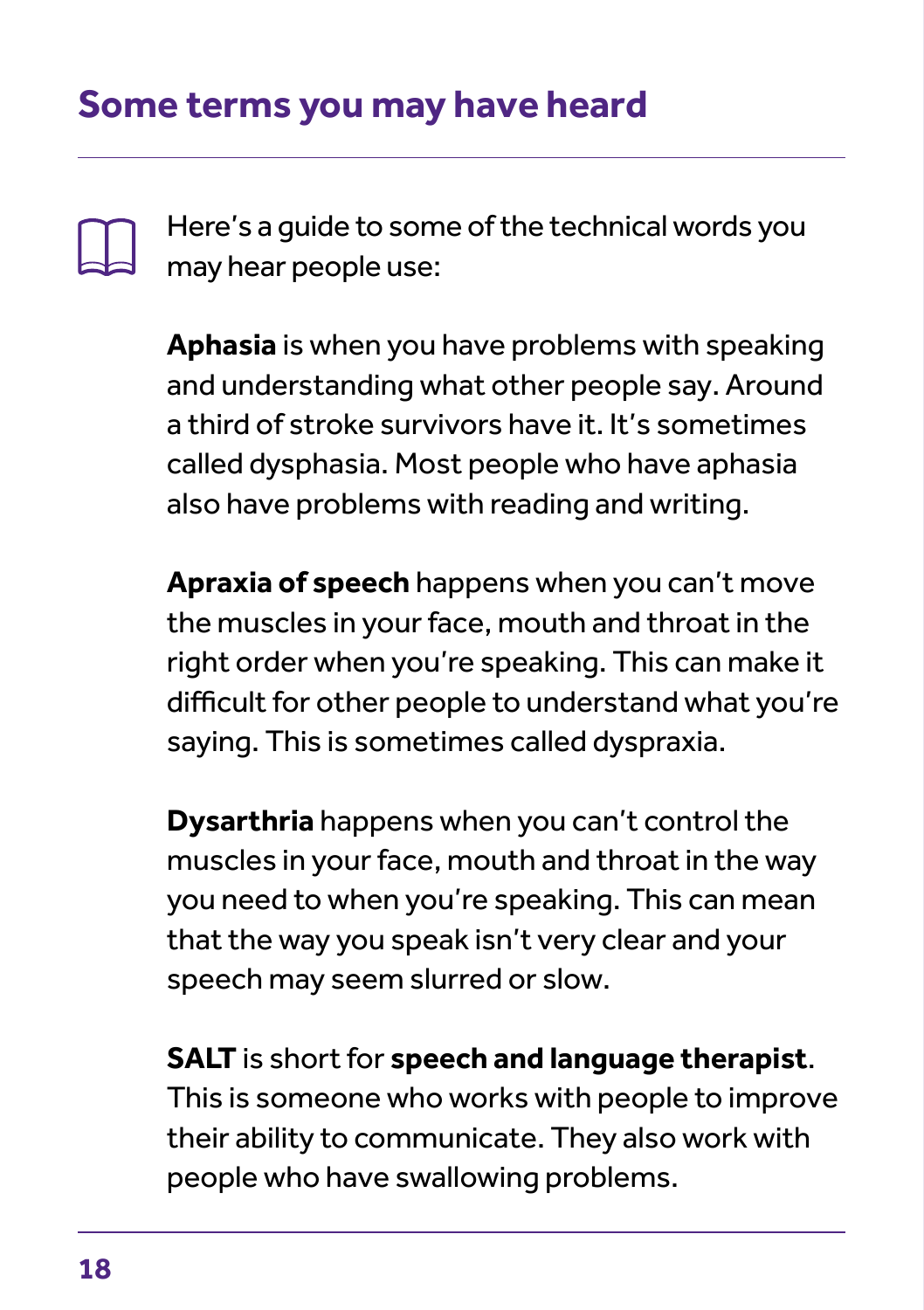We want to provide the best information for people affected by stroke. That's why we ask stroke survivors and their families, as well as medical experts, to help us put our publications together.



How did we do? To tell us what you think of this guide, or to request a list of the sources we used to create it, email us at **[feedback@stroke.org.uk](mailto:feedback%40stroke.org.uk?subject=Feedback%3A%20Depression%20and%20other%20emotional%20changes%20booklet)**